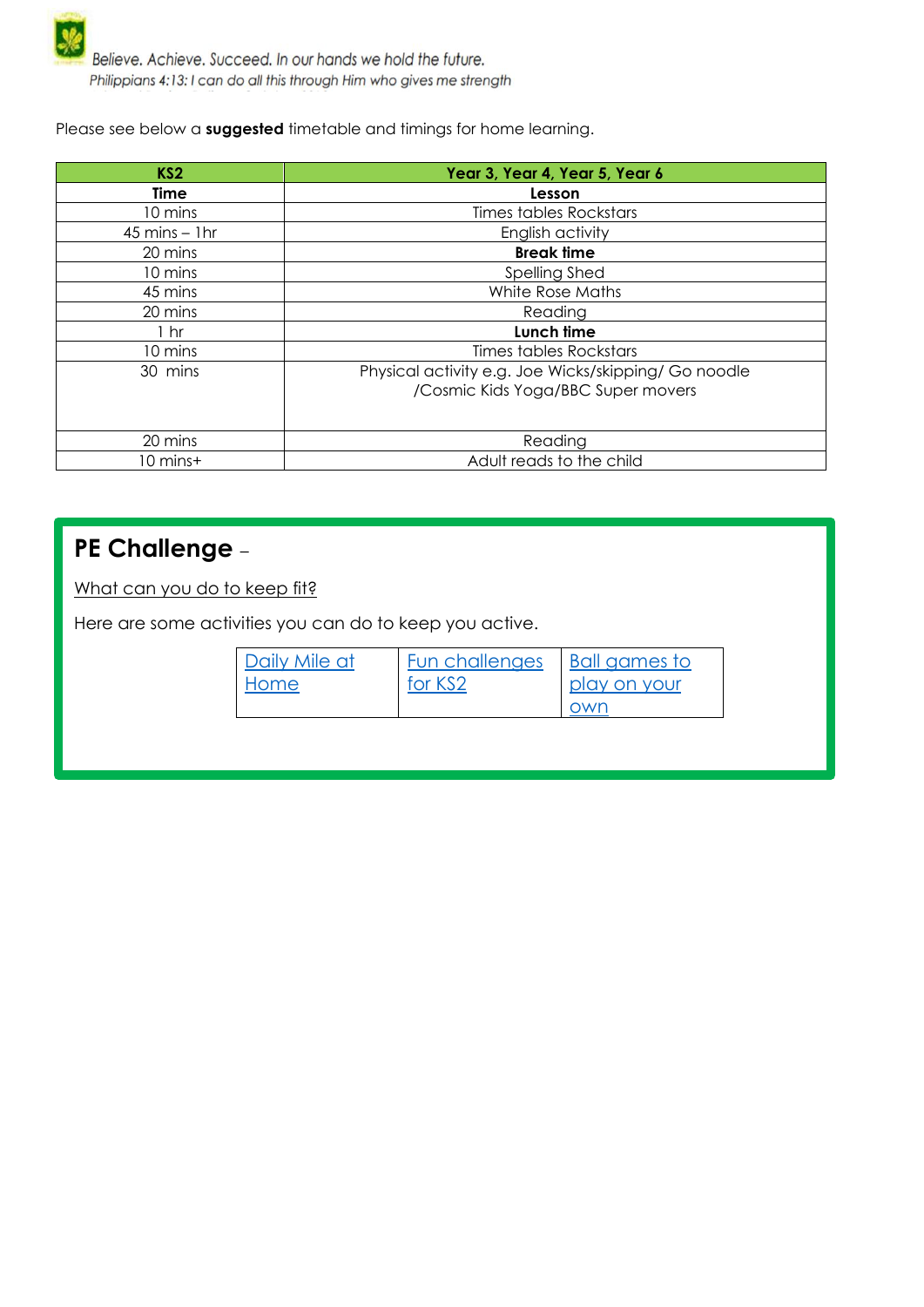Believe. Achieve. Succeed. In our hands we hold the future.

Philippians 4:13: I can do all this through Him who gives me strength

## **Year 6 - weeks 1 to 3**

| Year 6<br>Term 6                                                                                               | Week 1 - w/c 6th June                                                                                                                                                                                                                                                                                                                                                                                                                                                 | Week 2 - w/c 13th June                                                                                                                                                                                                                                                                                                                                                                                                                                                                                                                                                                                                                  | Week 3 - w/c 20th June                                                                                                                                                                                                                                                                                                                                                                                                                                                                                                                                                  |
|----------------------------------------------------------------------------------------------------------------|-----------------------------------------------------------------------------------------------------------------------------------------------------------------------------------------------------------------------------------------------------------------------------------------------------------------------------------------------------------------------------------------------------------------------------------------------------------------------|-----------------------------------------------------------------------------------------------------------------------------------------------------------------------------------------------------------------------------------------------------------------------------------------------------------------------------------------------------------------------------------------------------------------------------------------------------------------------------------------------------------------------------------------------------------------------------------------------------------------------------------------|-------------------------------------------------------------------------------------------------------------------------------------------------------------------------------------------------------------------------------------------------------------------------------------------------------------------------------------------------------------------------------------------------------------------------------------------------------------------------------------------------------------------------------------------------------------------------|
| <b>Times tables</b><br>10 mins                                                                                 | <b>TT Rockstars</b>                                                                                                                                                                                                                                                                                                                                                                                                                                                   | <b>TT Rockstars</b>                                                                                                                                                                                                                                                                                                                                                                                                                                                                                                                                                                                                                     | <b>TT Rockstars</b>                                                                                                                                                                                                                                                                                                                                                                                                                                                                                                                                                     |
| <b>Maths</b><br>$45 \text{ mins} - 1 \text{ hr}$<br>Watch the<br><u>videos</u> to<br>match each<br>lesson.     | Read and interpret line graphs ANSWERS Video wk12<br>Draw line graphs ANSWERS Video wk 12<br>Use line graphs to solve problems ANSWERS V wk 12<br>Circles ANSWERS Video wk 12<br>Arithmetic - complete 1 or 2 slides                                                                                                                                                                                                                                                  | Read and interpret pie charts ANSWERS Video wk 12<br>Pie charts with percentages ANSWERS Video wk<br>Draw pie charts ANSWERS Video wk 12<br>The mean ANSWERS Video wk 12<br>Arithmetic – complete 1 or 2 slides                                                                                                                                                                                                                                                                                                                                                                                                                         | Measure with a protractor<br>ANSWERS Video Summer Term Wk 1<br>Recap: Draw lines and angles accurately ANSWERS Video wk 1<br>Introduce angles ANSWERS Video wk 1<br>Recap: Angles on a straight line ANSWERS Video wk 1<br>Arithmetic - complete 1 or 2 slides                                                                                                                                                                                                                                                                                                          |
| <b>Spelling</b><br>10 mins                                                                                     | Week 33 - Adjectives to describe characters<br><b>Spelling Shed</b>                                                                                                                                                                                                                                                                                                                                                                                                   | Week 34 - Grammar Vocabulary 1<br><b>Spelling Shed</b>                                                                                                                                                                                                                                                                                                                                                                                                                                                                                                                                                                                  | Week 35 - Grammar Vocabulary 2<br><b>Spelling Shed</b>                                                                                                                                                                                                                                                                                                                                                                                                                                                                                                                  |
| <b>English</b><br>$45 \text{ mins} - 1 \text{ hr}$                                                             | Complete The Ultimate Guide to Unicorns and Flying<br>Horses over the next 3 weeks.                                                                                                                                                                                                                                                                                                                                                                                   | The Ultimate Guide to Unicorns and Flying Horses                                                                                                                                                                                                                                                                                                                                                                                                                                                                                                                                                                                        | The Ultimate Guide to Unicorns and Flying Horses                                                                                                                                                                                                                                                                                                                                                                                                                                                                                                                        |
| Y6<br>production<br>$30 \text{ mins} - 1 \text{ hr}$                                                           | Learn your lines and think about ideas of how you will<br>move and perform - we will share these ideas when<br>we are back in school. What will you wear? Have a<br>hunt for suitable attire and props at home. Don't<br>forget to ask your adults before you bring anything in.                                                                                                                                                                                      | Learn your lines and think about ideas of how you will<br>move and perform - we will share these ideas when we<br>are back in school. What will you wear? Have a hunt for<br>suitable attire and props at home. Don't forget to ask<br>your adults before you bring anything in.                                                                                                                                                                                                                                                                                                                                                        | Learn your lines and think about ideas of how you will move and<br>perform - we will share these ideas when we are back in school.<br>What will you wear? Have a hunt for suitable attire and props at<br>home. Don't forget to ask your adults before you bring anything in.                                                                                                                                                                                                                                                                                           |
| RE - Islam<br>Does belief in<br>Akhirah (life<br>after death)<br>help Muslims<br>lead good<br>lives?<br>1 hour | What are the aualities of a 'aood' person?<br>Consider these questions then complete the activity:<br>- What does leading a good life look like or involve?<br>- How would you know if/when someone is living a<br>'good' life?<br>- Who do you think leads a 'good' life?<br>Activity<br>Choose a 'good' person - it can be someone you<br>know or someone from the media. Write a<br>paragraph about what makes them a good person<br>and what their qualities are. | How and why do Muslims try to lead a good life?<br>Could there be a time when one person thinks an action<br>is 'good' and someone else thinks the same action is<br>wrong?<br>Recap - Allah will judge Muslims when they die and<br>weigh up the good things they have done against the<br>bad things. Judgement Day is when Allah decides if<br>Muslims go to heaven after they die.<br>Watch this video clip<br>https://www.bbc.co.uk/bitesize/clips/zwyq6sq<br>Write down your thoughts about why Muslims have the<br>daily struggle to follow the teachings of Allah. Some<br>struggles may be overcoming anger, greed, pride etc. | What are the most important ways a Muslim may follow the<br>teachings of Allah?<br>Recap - 5 pillars, reading the Qu'ran etc.<br>Look at these sheets - place each item on the 2 <sup>nd</sup> sheet into the 2<br>triangles.<br>The first triangle should be ordered most important to Muslims and<br>least important.<br>The second triangle should be ordered from the most effort<br>involved to complete each task to least important.<br>You can print them out and write on the triangles or simply draw<br>the triangles in your book and write the reasons on. |
| Reading<br>30 mins                                                                                             | Read to yourself daily and to an adult at least twice a<br>week.                                                                                                                                                                                                                                                                                                                                                                                                      | Read to yourself daily and to an adult at least twice a<br>week.                                                                                                                                                                                                                                                                                                                                                                                                                                                                                                                                                                        | Read to yourself daily and to an adult at least twice a week.                                                                                                                                                                                                                                                                                                                                                                                                                                                                                                           |

Weeks 4 to 6 on the next page.